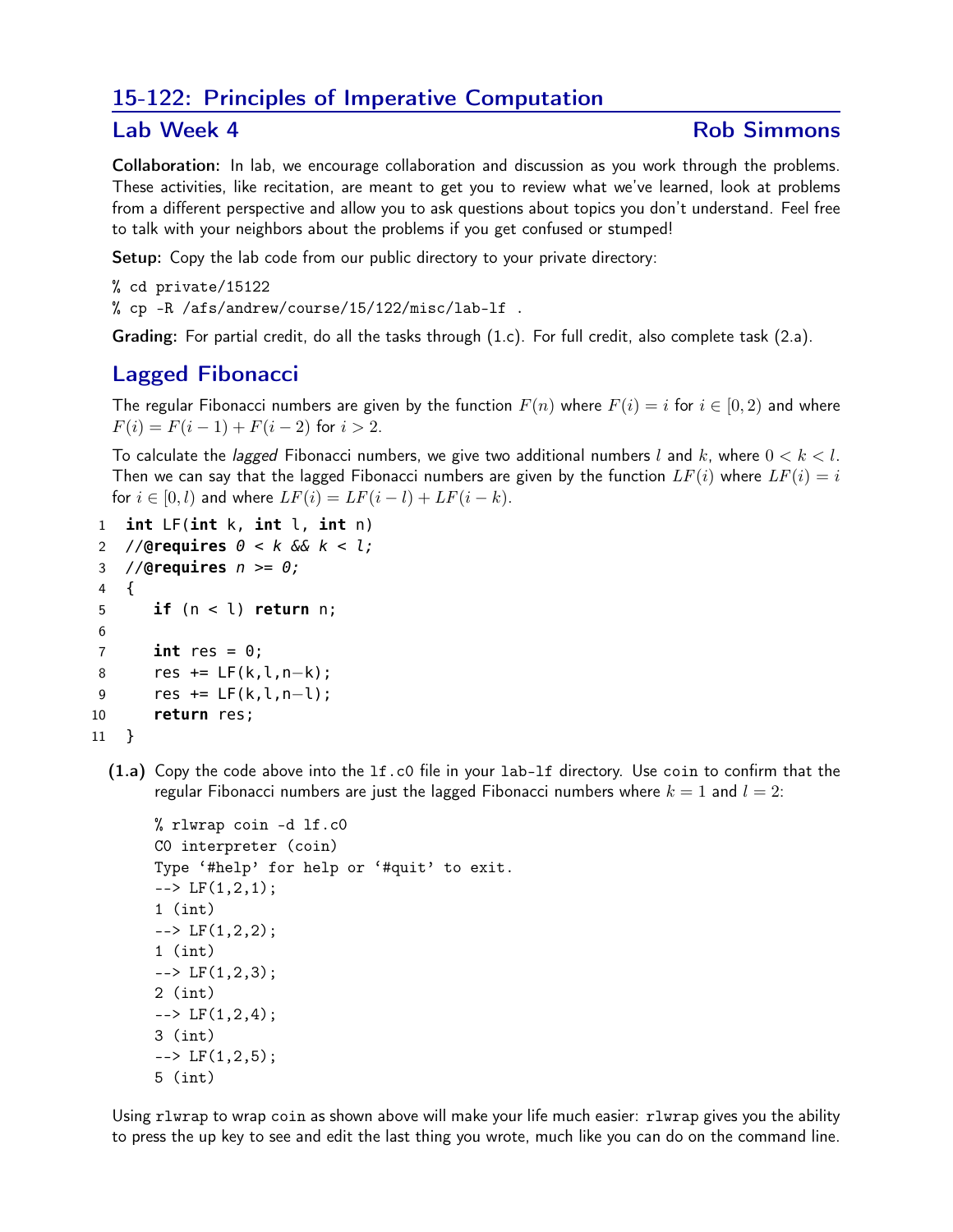(1.b) For what values of n does it start getting too slow to calculate LF(1,2,n) in less than a few seconds?

The reason this calculation gets so slow for such low values of  $n$  is because the recursive calls in LF do a lot of repeated computation.

 $(1.c)$  Trace the execution of LF $(1,2,5)$  in full on a large sheet of paper. Look over it and make sure you understand what it is decribing. How many times in this trace do we (re) compute LF(1,2,2)?

## **Memoization**

Because of the re-computation you saw in  $(1.c)$ , this is a case where we can save ourselves a lot of time by using a little space in the form of a memo table.

- (2.a) Using LF as a specification function, write a specification function that checks that, for all  $i \in$  $[0, \text{len}]$  (note the inclusive upper bound!), A[i] is *either* 0 or LF(k, 1, i).
	- 1 **bool** is\_memo\_table(int[] A, int k, int l, int len)
	- 2 // $Q$ **requires**  $\theta \leq \theta$  *len*  $\delta \&$  *len*  $\leq \theta$  *length(A);*
- (2.b) Write a new recursive function lf\_memo, which uses a memo table to avoid re-computing values by writing them into an array of integers.

Before the function does any work, it should check whether the value is already in the memo table, and just return that value if it can. If you do have to compute the number, store it in the memo table, so that future calls will not have to do the same work again.

- 1 **int** lf\_memo(**int**[] A, **int** k, **int** l, **int** n)
- 2 //**@requires** 0 < k && k < l;
- 3 //**@requires**  $\theta \le n$  &  $n \le \text{length}(A)$ ;
- 4 //**@requires** is\_memo\_table(A, k, l, n);
- 5 //**@ensures** is\_memo\_table(A, k, l, n);
- 6 // $Q$ ensures \result ==  $LF(k, l, n);$
- (2.c) Using  $lf\_memo$  as a helper function, write  $fast\_lf(k,1,n)$  that initializes a new array and calls the helper to compute the lagged Fibonacci number.
	- 1 **int** fast\_lf(**int** k, **int** l, **int** n)
	- 2 //**@requires** 0 < k && k < l;
	- 3 //**@requires** 0 <= n;
	- 4 //**@ensures** \result == LF(k, l, n);
- (2.d) Check that your lf\_memo function works by running it with -d for some small Fibonacci numbers. Then run it in coin without -d so that you actually notice a speedup. Running with -d is slow as LF is called in the postcondition.
- (2.e) What is the  $54,321$ <sup>st</sup> Fibonacci number (mod  $2^{32}$ , of course). What is the  $100,000$ <sup>th</sup> lagged Fibonacci number with  $k = 1$  and  $l = 25$ ?